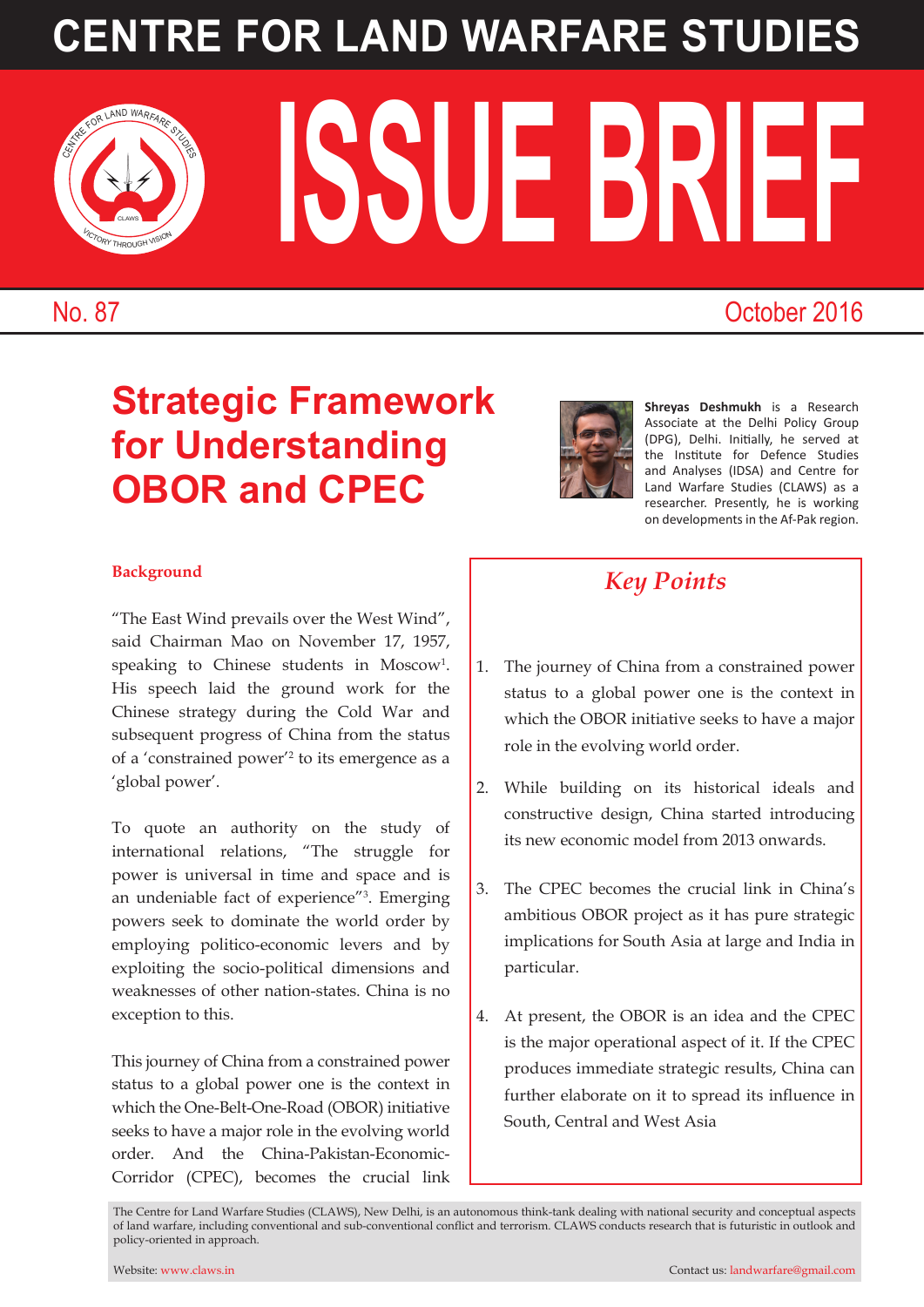

## **Strategic Framework for ...**

in China's ambitious OBOR project as it has pure strategic implications due to the following reasons:

- Pakistan is a nuclear armed country.
- The CPEC will limit India's growing national power.
- It will provide a land bridge from China to the Middle East.
- It will provide direct access to the Arabian Sea as well as crucial naval ports for the People's Liberation Army Navy (PLAN).
- It will enable China to seek 'strategic depth' in Pakistan.

The CPEC will have larger implications, especially for South Asia and the balance of power in Asia.

The geopolitical equations emerging today are quite similar to those of the Cold War era, when the US was alarmed over Sino-Soviet cooperation but later China took its own path after the Sino-Soviet split in 1961 ."China complicated the Soviet Union's decision-making process, both forcing the Soviet Union to compete with China's militancy and somewhat reducing the Soviet Union's own room for manoeuvre"4 .

Three years after Mao's visit to Moscow, the Sino-Soviet split occurred in 1960 because of ideological differences, which further divided the two countries in 1969 due to border clashes. Sino-US relations flourished after Kissinger visited China in 1971 and the visit to Beijing of President Nixon in 1972. While it is still debatable as to why China left the Soviets alone to be defeated by the US, one can see that the weak Russia and the emerging stronger China was due to the chain of events unleashed by that decision.

Today, however, China-Russia relations have never been better: they are strategic partners with common goals and agendas, and seek to challenge the American-centric world order. The idea of the OBOR is one step towards that, and this paper will later elaborate on this.

An important player in this game is Pakistan. Since the beginning of the Cold War, Pakistan had been allied with the US, and played a crucial role in the collapse of the Soviet Union. Though the US successfully enlisted the support of Pakistan during the Cold War, it failed to build a strategic alliance with the Pakistani people, hence, the hostility that still prevails against America in Pakistan, with the common people feeling cheated by the United States<sup>5</sup>. Pakistan proved its importance to the US during the Cold War, hence, it remains an ally of the United States.

Pakistan also developed a close relationship with China since it wanted China's support in its confrontation with India. And China does not want to repeat the mistakes the US made in dealing with Pakistan. In this context, the success of the CPEC is imperative for China.

#### **The Strategic Framework**

Geopolitics provides a frame of reference in which an agreement or decision is to be made  $6$  which includes the people, power and state policies. Inequalities force a society to be dependent on others, and economic tools are deployed to tackle the problem of inequality. To safeguard the people, the armed forces are required, and for their effective deployment, connectivity is essential. OBOR touches upon all these aspects and, at the same time, it is intended to fulfil the needs of states which are along the Belt and Road.

To quote an analysis of Chinese foreign policy since 1949:7

China's history and culture has played a key role in shaping China's external relations. According to this view, ever since 1949, China has been engaged in a drive to regain its "rightful place" in the world. This drive has had two key components. The first was the drive for unity, which involved the control of Taiwan, Tibet, Xinjiang and China's assertion of historical claims over territory and waters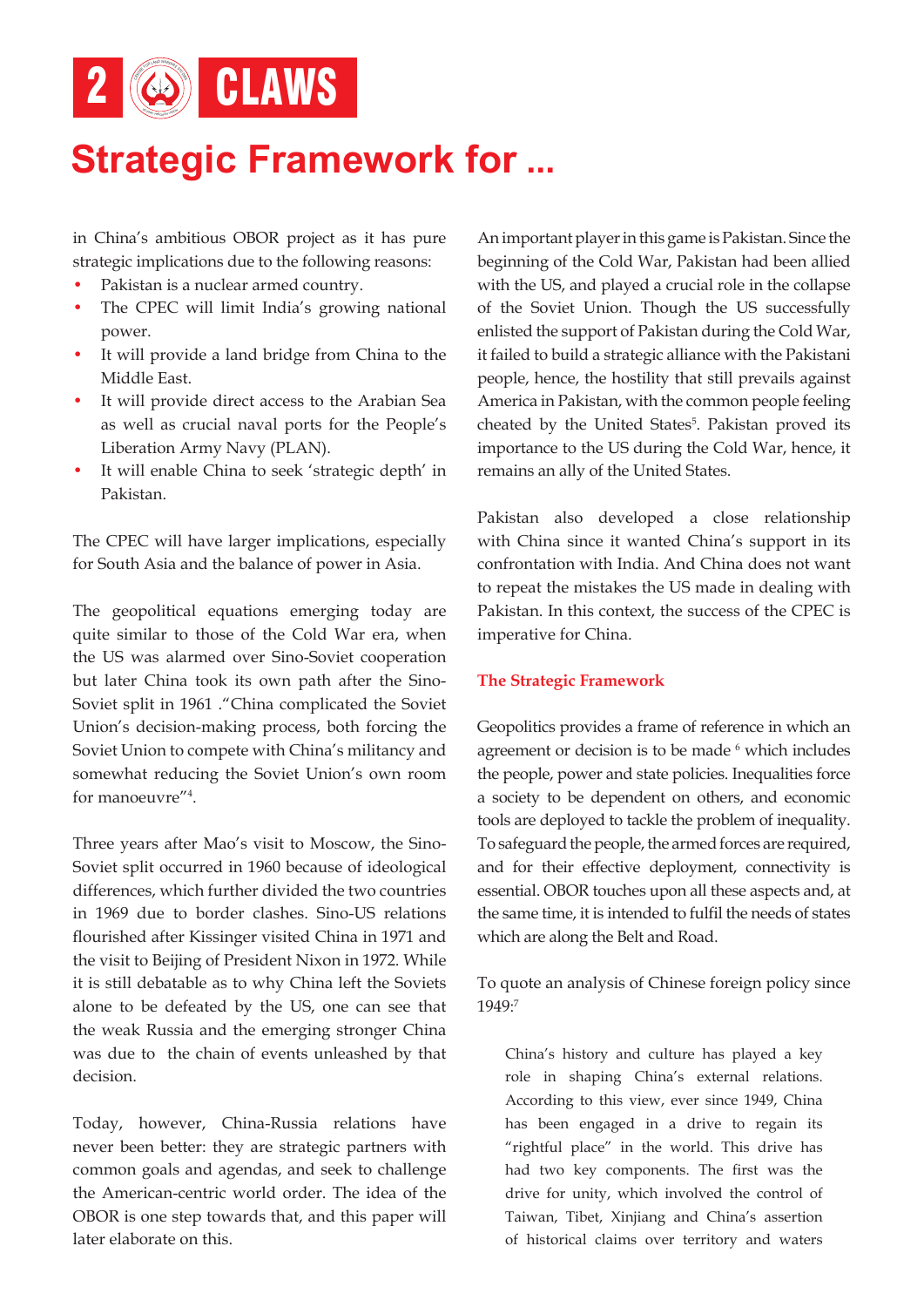

on China's periphery. The second drive was to restore China's "traditional influence" on her neighbourhood. China appears to view Southeast Asia as potentially the most fruitful and receptive region for the projection of Chinese influence. China's relations with Southeast Asia have been described by some analysts as historically part of a traditional "Confucian tribute system" and in the contemporary period as part of the Western concept of a "sphere of influence."

Therefore, the primary focus of the OBOR is its integration into the Chinese provincial government objectives, the development of its western landlocked underdeveloped areas, including Xinjiang, and the establishment of a Chinese sphere of influence in parts of Central Asia, the Middle East and Europe which will eventually be traversed by the OBOR initiative. In support of such actions, expressing his world view in his speech which has been taken as a point of reference for the OBOR, President Xi, on September 07, 2013, speaking at Nazarbayev University, argued,

We should turn the advantage of political relations, the geographical advantage, and the economic complementary advantage into advantages for practical cooperation and for sustainable growth, so as to build a community of interests. We should create new brilliance with a more open mind and a broader vision to expand regional cooperation.

Another aspect of this adventure is the military, in which context, Bertrand Russell once wrote, "Nothing but lack of military force limits the power of one state over another"8 . "A state having an industrial establishment to sustain great military power is likely to be in a position to make effective use of the device of economic coercion, and military and economic power give strength to moral suasion, even when there is no suggestion of their use."9 China, therefore, seeks to dominate the world order and to strengthen its economic infrastructure by introducing the idea of the OBOR. Indeed, it has

been stated that "China presented a new model in international relations for conducting business among major powers."10 At the same time, China is strengthening its armed forces, while initiating the next phase of its endeavour by asserting its so-called "historical rights" in the South and East China Seas. Economic power is inseparable from military power, hence, control over markets, raw material, credits and transportation is vital and the OBOR needs to be studied from this perspective.

According to this analogy, it would appear, in the short-term that the OBOR is an economically driven idea but in the long-term, it has geopolitical implications. For China, the CPEC is a sub-project of the OBOR, and for Pakistan, it is a bilateral initiative, which will strengthen its economy and improve its geopolitical standing in the region.

#### **OBOR**

President Xi, in his speech in 2013, while introducing the idea of the OBOR said,

The ancient Silk Road is becoming full of new vitality with the rapid development of China's relations with Asian and European countries.<sup>11</sup>

#### Further, he reiterated,

China will never intervene in the internal affairs of Central Asian countries, seek leadership in regional affairs, or operate a sphere of influence [and will seek]to strengthen mutual support and to be good friends, with sincerity and mutual trust, on the issues concerning the major core interests, including the state sovereignty, territorial integrity, security and stability.12

Accidently or deliberately, this statement has resemblance with the Panchsheel Accord signed between India and China in 1954, which talks about similar principles.<sup>13</sup>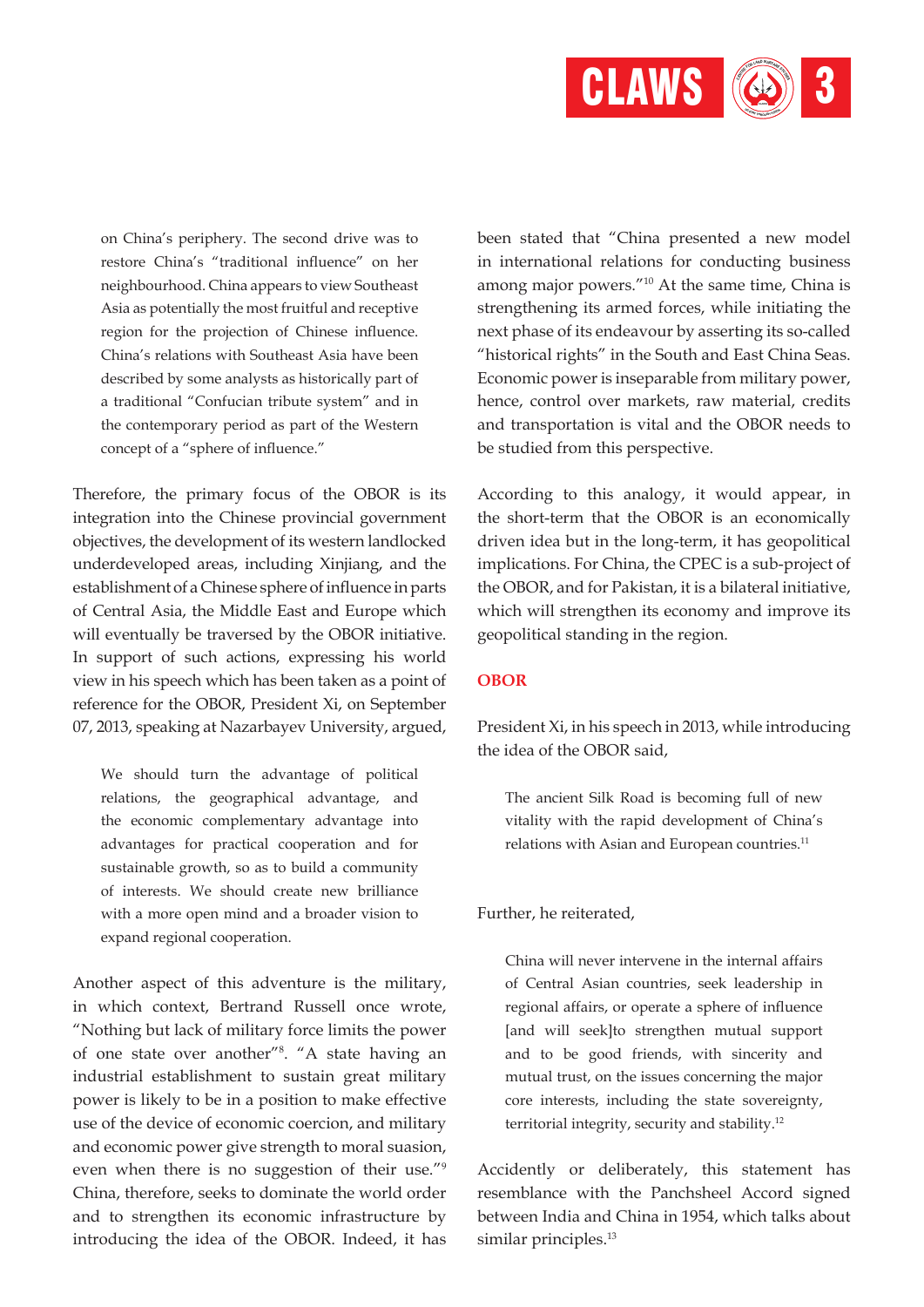

Two months after the signing of the Panchsheel Agreement, Premier Zhou Enlai and Prime Minister Nehru, in their joint statement on June 28, 1954, stated that the Panchsheel Agreement "provided an alternative ideology for all the states dedicated to peace and development of all as the basis for international interaction, whether bilateral or multilateral."14 It seems that China conceptualised Panchsheel from the geopolitical perspective and is putting it forth again under the OBOR project. This confirms that China was moving towards this objective strategically for the past few decades. Hence, prior to declaring its OBOR policy, China changed its economic policies consistently in the last three decades.

China has been building up a dense network of BITs (Bilateral Investment Treaties) since it concluded its first treaty with Sweden in 1982<sup>15</sup>. As of August 15, 2016, China had negotiated 145 BITs, of which 125 are actually in force.<sup>16</sup> However, it has terminated 12 BITs, most of them with the European countries. Interestingly, China has not signed a BIT with the US. Subsequently, China started moving from BITs to PTIAs (Preferential Trade and Investment Agreements), and also introduced a new clause in its international investment policy, providing for "exceptions to the free transfer of investment related funds, thereby allowing contracting parties to restrict investment flows in the event of serious balance of payments or other macro-economic difficulties"17. China's foreign aid has grown rapidly after accession to the World Trade Organisation (WTO) in 2001. From 2010 to 2012, China provided assistance of \$14.41 billion bilaterally under grants, interest free loans and concessional loans to 121 countries, including 30 in Asia, 51 in Africa, 9 in Oceania, 19 in Latin America and the Caribbean, and 12 in Europe.18 China also provided assistance to regional organisations such as the African Union (AU) but its bilateral aid is much larger than the multilateral aid.

After successful accession to world economic forums, China started building up its own idea of a new economic model which it started introducing from 2013 onwards, that is the OBOR. In 2014, it announced the creation of a US \$40 billion Silk Road Fund (SRF), and in 2016, it established the Asian Infrastructure Investment Bank (AIIB). On the other hand, China strengthened its own internal economic institutions to equip them to handle large projects. These institutions include the China Development Bank and China Investment Corporation.

At present, China is deeply integrated into the world production networks and its huge need for raw materials provides a big market for the developing countries which has made it a major trading partner for them. On the other hand, China dominates the markets of the developed world by supplying cheap products due to its low labour costs and its large production capacity. With this, it has placed itself in the global market as an indispensable player that the world powers cannot ignore or isolate for its actions.

By design and tactically, $19$  China introduced its plan of the OBOR in 2013. The OBOR has five stages, as President Xi explains:<sup>20</sup>

- 1. Strengthen policy communication between states.
- 2. Improve road connectivity from the Pacific to the Baltic Sea.
- 3. Investment facilitation.
- 4. Enhance monetary circulation.
- 5. Strengthen people-to-people exchanges.

The OBOR has been divided into two areas under the strategic 'go out' focus, that is, the New Silk Road Economic Belt and Maritime Silk Route. The China Investment Corporation, China Development Bank, China Exim Bank and State Administration of Foreign Exchange will be looking after investment and funding issues. Geographically, the OBOR covers around 60 countries from three continents, and one-third of the world's Gross Domestic Product (GDP). China established the AIIB to raise funds and to finance projects under the OBOR initiative. It has pledged to provide \$100 billion as initial capital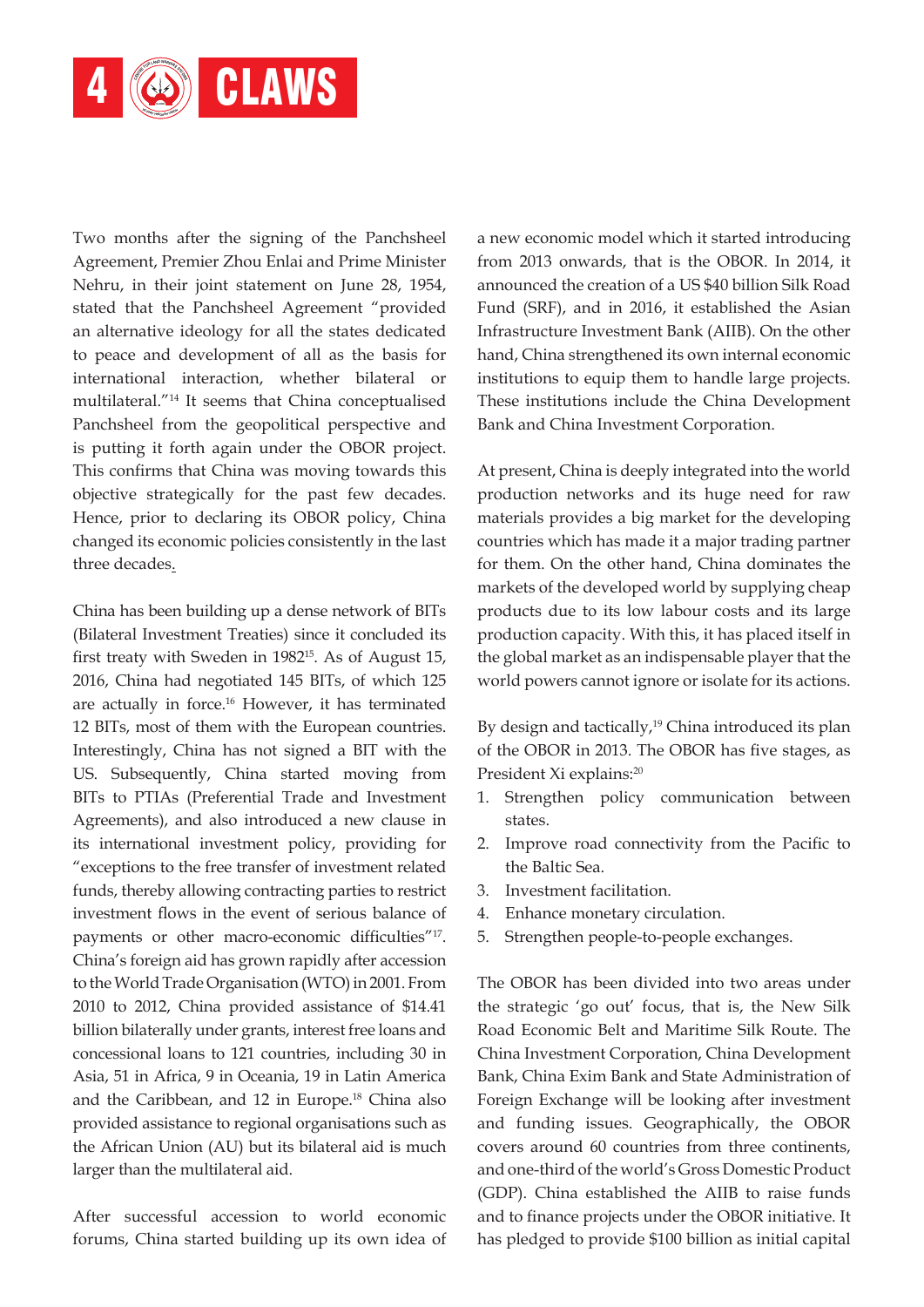



The Silk Road Economic Belt and the Maritime Silk Road, collectively known as the Belt and Road initiative. (Xinhua)

for it, and signed Memorandums of Understanding (MOUs) with 21 countries, with assurances that it would cooperate with other funding sources such as the Asian Development Bank (ADB)<sup>21</sup>.

With such a large number of projects which cover 21 countries and pass through different sociopolitical realities, such an initiative is bound to face a number of risk components which have been listed by the Economist Intelligence Unit.<sup>22</sup>-These risk components include those related to (1) infrastructure; (2) security; (3) political stability; (3) government effectiveness; (4) legalregulatory; (5) macro economy; (6) foreign trade and payment; (7) financial; (8) tax policy; and (9) the labour market.

To understand the practicability of the OBOR project, a study of all these above mentioned risks with respect to all the participating countries needs to be undertaken.

As far as the CPEC is concerned, in Pakistan, the CPEC faces all these risks, and, hence, it would be the most challenging project for China. However, as stated earlier, the CPEC, even in the short-term, is of strategic interest, to China, and, therefore, China has pledged US \$46 billion for this project.

#### **CPEC**

The Free Trade Agreements (FTAs) which China signed with Taiwan, Hong Kong, Macao, Association of Southeast Asian Nations (ASEAN), Pakistan and Singapore were primarily driven by geopolitical concerns.23 In 2006, the PTIA China signed with Pakistan was the first comprehensive bilateral agreement into which China had entered<sup>24</sup>. Subsequently, during his visit to Pakistan in April 2015, President Xi signed 51 MoUs related to the CPEC. They cover connectivity projects, Special Economic Zones (SEZs), fibre optic connectivity, and the major focus was on energy projects and the Gwadar port.

Logically looking at the CPEC related projects, it seems a fair deal for both countries, where China will get direct access and its own port in Gwadar to secure its energy trade which comes through the Persian Gulf, and Pakistan, which is in dire need of energy to strengthen its economy, will get new energy projects.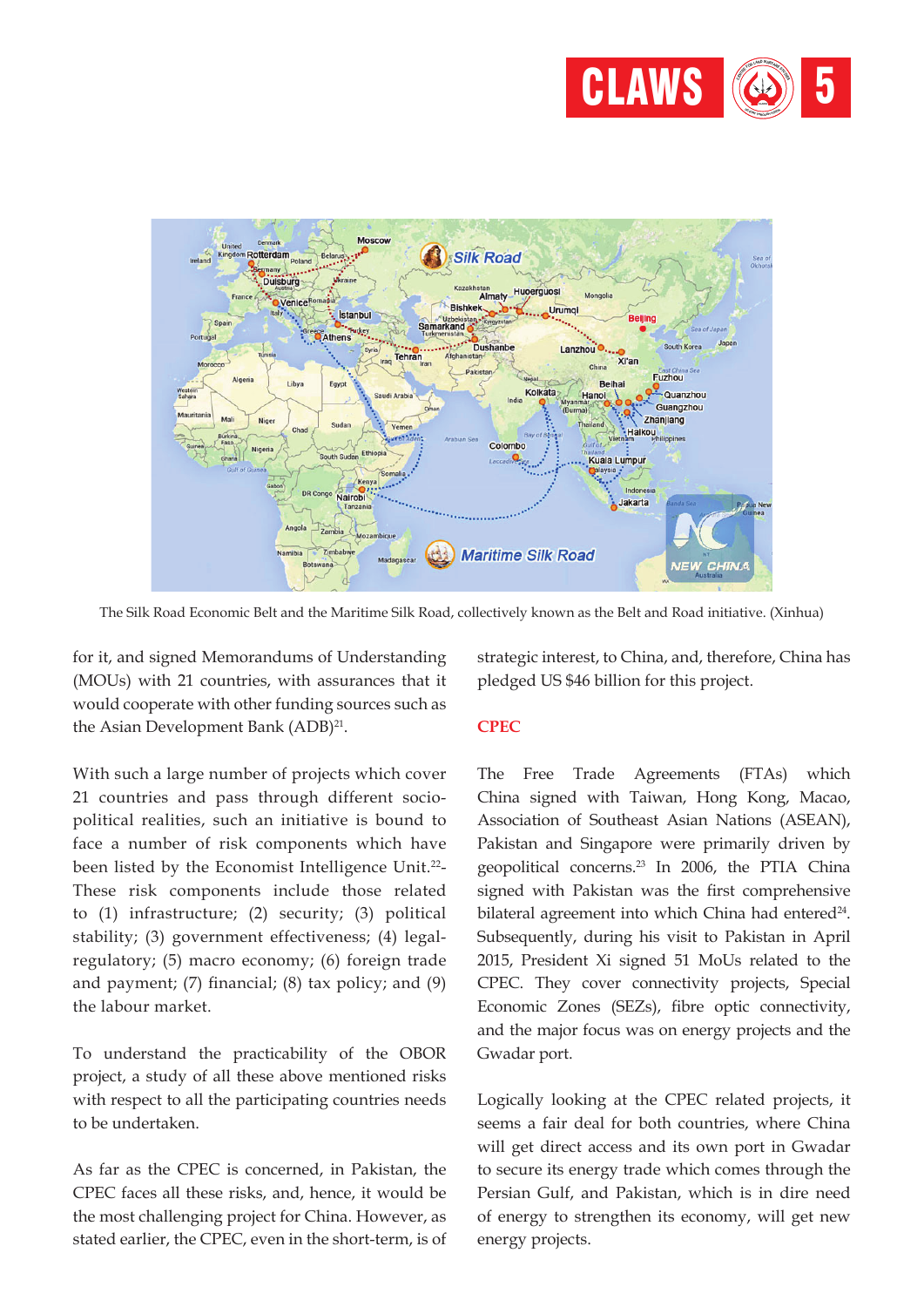

The importance of the geographical location of Pakistan is well known: it has human resources, natural resources and it is a nuclear-armed nation. The point is that even when states have the raw materials, they must add labour, technology and capital to convert potential utility into actual utility<sup>25</sup>, which Pakistan does not possess. China is exploiting this weakness of Pakistan. Through funding for the CPEC, China will end up being one of the most important creditor nations of Pakistan. Controlling the debt of a country, one can influence the policies of the nation-state as a whole.<sup>26</sup>

The CPEC has its inherent constraints and the strategic community is debating about the practical aspects of this project. Additional reasons for concern are the instability in Pakistan and the secretive nature of China. From a nationalistic point of view, Indian strategists seem alarmed over the CPEC, while Pakistan takes a populist approach, and Chinese experts talk about idealism, describing the project as one that promotes regional connectivity and stability.

#### **Conclusion**

The year 1946 was marked in world history for two events: one was Churchill's speech in Fulton where, for the first time, he spoke about the 'Iron Curtain'; and the second event was the Soviet rejection of US aid and International Monetary Fund (IMF) membership at the start of the Cold War.

In 1972, China chose a different path and integrated itself in the new world order. China is now introducing its version of a new liberal economic system with minimum standard agreements and it is challenging the US led initiatives such as the TPP (Trans Pacific Partnership) which are based on very high standards. China knows that emerging economies cannot afford those standards, and, therefore, it has introduced a new path which is the OBOR. Initially, it looks lucrative and affordable to the recipients of Chinese loans for economic projects but, in the longer term, it has the potential for leading towards China's dominance over the world order.

The situation for the US is more difficult than it was in 1946—it has limited options and a larger agenda while China has more options and a smaller canvas to play in. The goal of the so-called Chinese grand strategy is no different from that of any other emerging power with aspirations to regional and global influence.

Nevertheless, at present, the OBOR is an idea and the CPEC is the major operational aspect of it. If the CPEC can produce immediate strategic results, China can further elaborate on it. But, at the same time, other regional powers such as India feel threatened by it because of the assertive nature of China and its growing ambitions. Hence, the real nature of the CPEC needs to be defined and assessed from a realist perspective in order to understand China's next move.

#### **Notes**

- 1. Mao Zedong, Michael Y. M. Kau and John K. Leung. *The Writings of Mao Zedong, 1949-1976: January 1956-December 1957*. (M.E Sharpe, 1992), p. 788.
- 2. Bates Gill and Yanzhong Huang. "Sources and Limits of Chinese 'Soft Power'", *Survival,* Vol. 48, Issue 2, 2006, pp. 17-36.
- 3. Hans J. Morgenthau, *Politics Among Nations* (New York: Afred A. Knopf, 1962), p. 33.
- 4. Brzezinski Zbigniew, "How the Cold War Was Played". *Foreign Affairs*, October 1972, pp. 188-209.
- 5. Riedel Bruce, *Deadly Embrace* (Washington D.C.: Brookings Institution's Press), p. 120.
- 6. Dr M.L. Sali, *Military Geography* (New Delhi: Manas Publication, 2009), p. 18.
- 7. Bruce Vaughn and Morrison Wayne M. "China-Southeast Asia Relations: Trends, Issues, and Implications for the United States", CRS Report for Congress. April 04, 2006, https://fas.org/sgp/crs/row/RL32688.pdf Accessed on August 26, 2016.
- 8. Norman D Palmer and Howard C. Perkins, *International Relations: The World Community in Transition* (New Delhi: CBS Publishers and Distributors Pvt Ltd, 2001), p. 32.